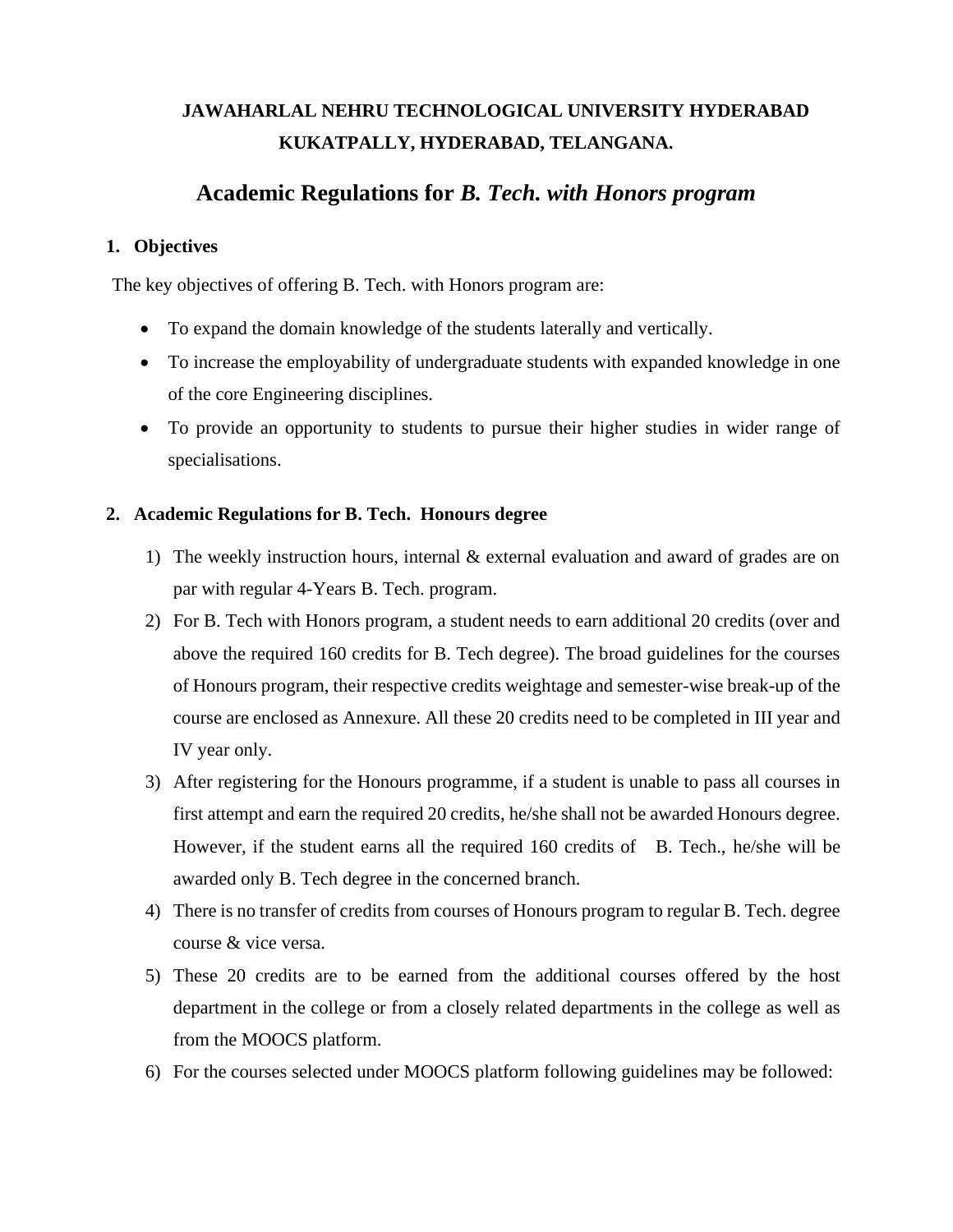- a) Prior to registration of MOOCS courses, formal approval of the courses, by the University is essential. University before the issue of approval considers the parameters like the institute / agency which is offering the course, syllabus, credits, duration of the programme and mode of evaluation etc.
- b) Minimum credits for a MOOCS course must be equal to or more than the credits specified in the Honours course structure provided by the University.
- c) Only Pass-grade/marks or above shall be considered for inclusion of grades in the Honours grade memo.
- d) Any expenses incurred for the MOOCS courses are to be met by the students only.
- 7) The choice to opt/take the Honours program is purely on the choice of the students.
- 8) The student shall be given a choice of withdrawing all the courses registered and/or the credits earned for Honours program at any time; and in that case the student will be awarded only B. Tech. degree in the concerned branch on earning the required credits of 160.
- 9) The students of every branch can choose Honours program in their respective branches if they are eligible for the Honours program. A student who chooses an Honours program is not eligible to choose a Minor program and vice-versa.
- 10) The B. Tech. with Honours program shall be offered from the AY 2021-22 onwards. The students who are pursuing their III year I semester in the current academic year can register for the Honours program if they fulfil the eligibility criteria.
- 11) A student can graduate with Honours if he/she fulfils the requirements for his/her regular B. Tech. program as well as fulfils the requirements for Honours program.
- 12) The institute shall maintain a record of students registered and pursuing their Honours programs branch-wise. The same report needs to be sent to the University once the enrolment process is complete.
- 13) The department shall prepare the time-tables for each Honours program offered at their respective departments without any overlap/clash with other courses of study in the respective semesters.

#### **3. Eligibility conditions of the students for the Honours degree**

a) A student can opt for B.Tech. degree with Honours, if she/he passed all subjects in first attempt in all the semesters till the results announced and maintaining 7.5 or more CGPA.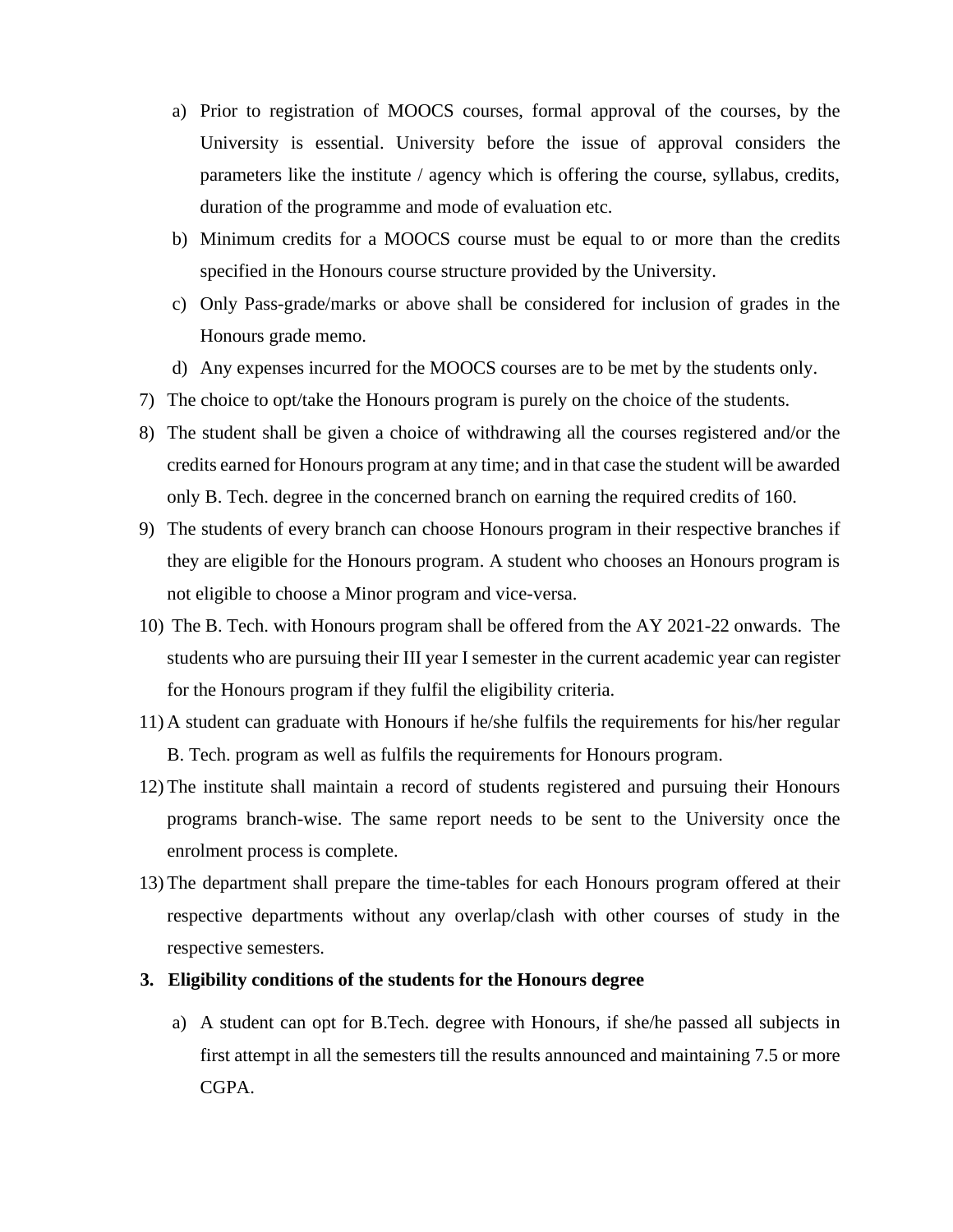- b) If a student fails in any registered course of either B. Tech. or Honours in any semester of four years program, he/she will not be eligible for obtaining Honors degree. He will be eligible for only B. Tech. degree
- c) Prior approval of mentor and Head of the Department for the enrolment into Honours program, before commencement of III year I Semester (V Semester), is mandatory.
- d) If more than 30% of the students in a branch fulfil the eligibility criteria (as stated above), the number of students given eligibility should be limited to 30%. The criteria to be followed for choosing 30% candidates in a branch may be the CGPA secured by the students till II year I semester.
- e) The department concerned should be preferably NBA accredited and shall offer at least one M. Tech. Program.
- f) Successful completion of 20 credits earmarked for honours program with atleast 7.5 CGPA along with successful completion of 160 credits earmarked for regular B. Tech. Program with at least 7.5 CGPA and passing all subjects in first attempt gives the eligibility for the award of B. Tech. (Honors) degree.
- g) For CGPA calculation of B. Tech. course, the 20 credits of Honours program will not be considered.

#### **4. Registration for the course in Honors program**

- a) At the beginning of each semester, just before the commencement of classes, students shall register for the courses which they wish to take in that semester.
- b) The students should choose a course from the list against each semester (from Honours course structure) other than the courses they have studied/registered for regular B.Tech. programme. No course should be identical to that of the regular B. Tech. course. The students should take the advice of faculty mentors while registering for a course at the beginning of semester.
- c) The maximum No. of courses for the Honours is limited to two (three in case of inclusion of lab) in a semester along with regular semester courses.
- d) The registration fee to be collected from the students by the College is **Rs. 1000/-** per one credit.
- e) A fee for late registration may be imposed as per the norms.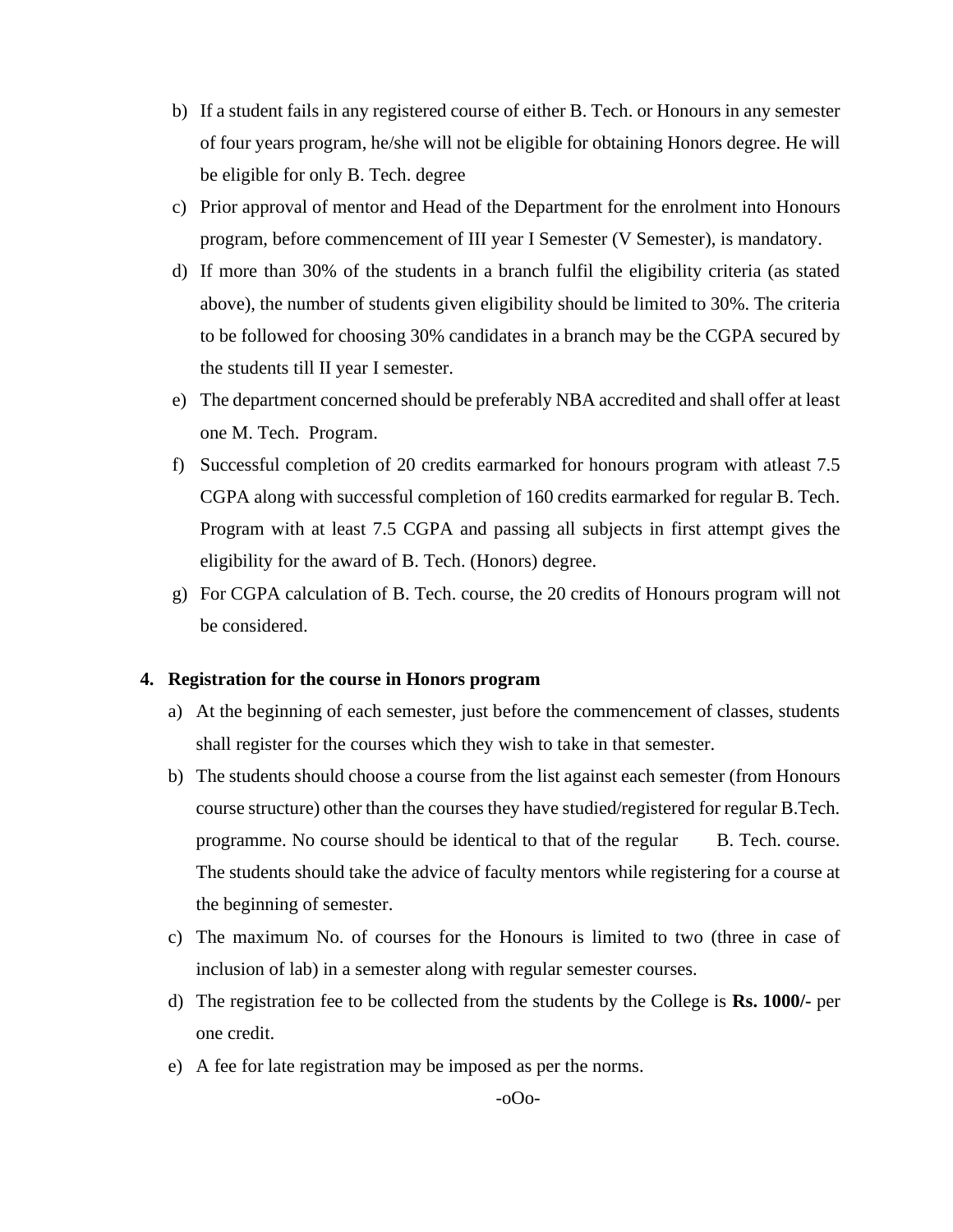# **ANNEXURE**

| S. No.         | Year $/$             | Course to be chosen from/      | Mode of Learning        | No. of  |
|----------------|----------------------|--------------------------------|-------------------------|---------|
|                | Semester             | studied                        |                         | Credits |
|                | $III-1$              | PE-1 or PE-2                   | Blended/Conventional    | 3       |
| $\overline{2}$ | $III-2$              | <b>Research Methodologies</b>  | Conventional            | 3       |
| $\mathcal{R}$  | $III-2$              | $PE-3$                         | Conventional            | 3       |
| 4              | $IV-1$               | $PE-4$                         | Conventional            | 3       |
| 5              | $IV-1$               | $PE-5$                         | conventional            | 3       |
| 6              | $IV-2$               | <b>Technical Paper writing</b> | Under the mentorship of | ↑       |
|                |                      |                                | a supervisor            |         |
| 7              | $IV-2$               | PE-6 or an Interdisciplinary   | <b>MOOCS</b>            | 3       |
|                |                      | subject as suggested by        |                         |         |
|                |                      | University                     |                         |         |
|                | <b>Total Credits</b> |                                |                         | 20      |

## **Academic Regulations for Honors degree in B. Tech. programs**

## **Note:**

- i. Professional Elective (PE) course should be selected (which is not studied) from each Professional Electives list provided in regular B. Tech. course.
- ii. Courses can be chosen as in above table.
- 1. Technical paper writing:
	- a) The student shall take up a problem/topic of engineering branches (inter-disciplinary nature) and apply the knowledge which they acquired while pursuing their engineering branch. It is expected to analyse, design and develop an application for the identified problem and write a technical paper/document.

Alternatively, the student i) shall identify a research topic, analyse the problem, carryout the experiments, write a technical paper and publish in /communicate for a Scopus indexed journal/any journal with decent reputation or ii) Demonstrate a talent/an idea/development of an innovative product.

- b) The evaluation shall be done by the same committee which is constituted for project evaluation, along with the final semester project work.
- c) The students should start exploration for the Technical Paper Writing immediately after the semester exams of III-II semester. Only the evaluation part shall be carried in IV-II semester.
- 2. The institute shall offer a course on Research Methodologies by combining the students of all branches (if the number of students is more, multiple parallel sessions may be conducted). The time slots in the time-tables of respective branches should be aligned. The external evaluation of Research Methodologies course shall be done by the University.
- 3. If the blended course option is chosen, for the subject in III-I semester, the learning should be partially in online mode and partially in offline mode. The external evaluation shall be done by the University; however, for the internal evaluation component, online assessment should also be taken into account while finalising the internal marks by the course teacher.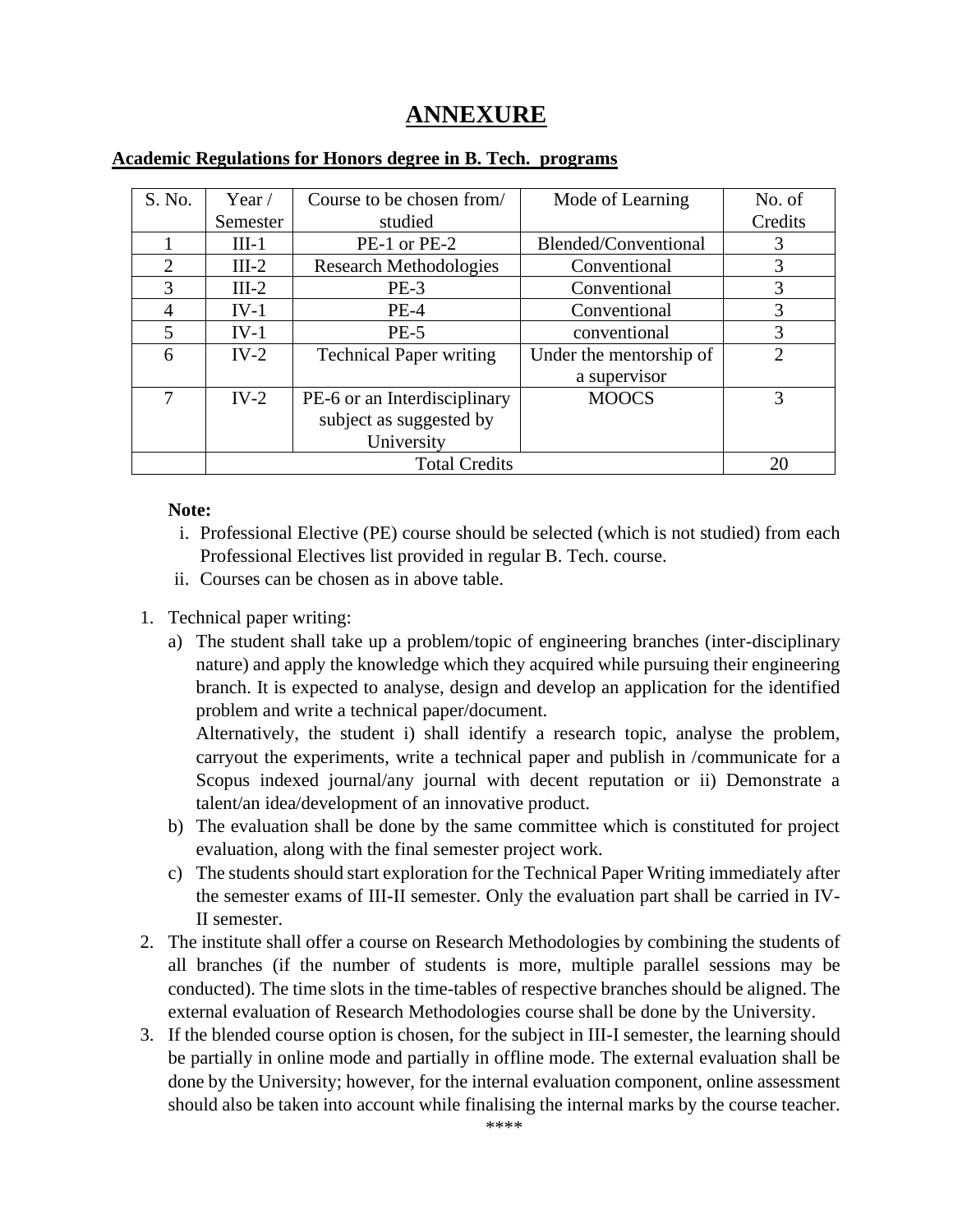## **R18 B.TECH. HONORS**

## **RESEARCH METHODOLOGIES**

## **Prerequisite:** None

## **Course Objectives:**

- To understand the research problem
- To know the literature studies, plagiarism and ethics
- To get the knowledge about technical writing and induce paper publication skills

**Course Outcomes:** Gain the sound knowledge of the following important elements:

- Distinguish research methods
- Carryout literature review thoroughly to identify contemporary research problems
- Data collection and analysis
- Write and publish a technical research paper
- Review papers effectively

# **UNIT - I**

## **INTRODUCTION:**

Objective of Research; Definition and Motivation; Types of Research; Research Approaches; Steps in Research Process; Criteria of Good Research.

## **UNIT - II**

## **RESEARCH FORMULATION AND LITERATURE REVIEW:**

Problem Definition and Formulation; Literature Review; Characteristics of Good Research Problem; Literature Review Process; Plagiarism, Ethics in Research.

## **UNIT - III**

## **DATA COLLECTION:**

Primary and Secondary Data; Primary and Secondary Data Sources; Data Collection Methods; Data Processing; Classification of Data.

## **DATA ANALYSIS:**

Statistical Analysis; Multivariate Analysis; Correlation Analysis; Regression Analysis; Principle Component Analysis; Samplings

## **UNIT - IV**

## **RESEARCH DESIGN:**

Need for Research Design; Features of a Good Design; Types of Research Designs; Induction and Deduction.

## **HYPOTHESIS FORMULATION AND TESTING:**

Hypothesis; Important Terms; Types of Research Hypothesis; Hypothesis Testing; Z-Test; t-Test; f-Test; Making a Decision; Types of Errors; ROC Graphics.

## **UNIT - V**

## **PRESENTATION OF THE RESEARCH WORK:**

Business Report; Technical Report; Research Report; General Tips for Writing Report; Presentation of Data; Oral Presentation; Bibliography and References; Intellectual Property Rights; Open-Access Initiatives; Plagiarism.